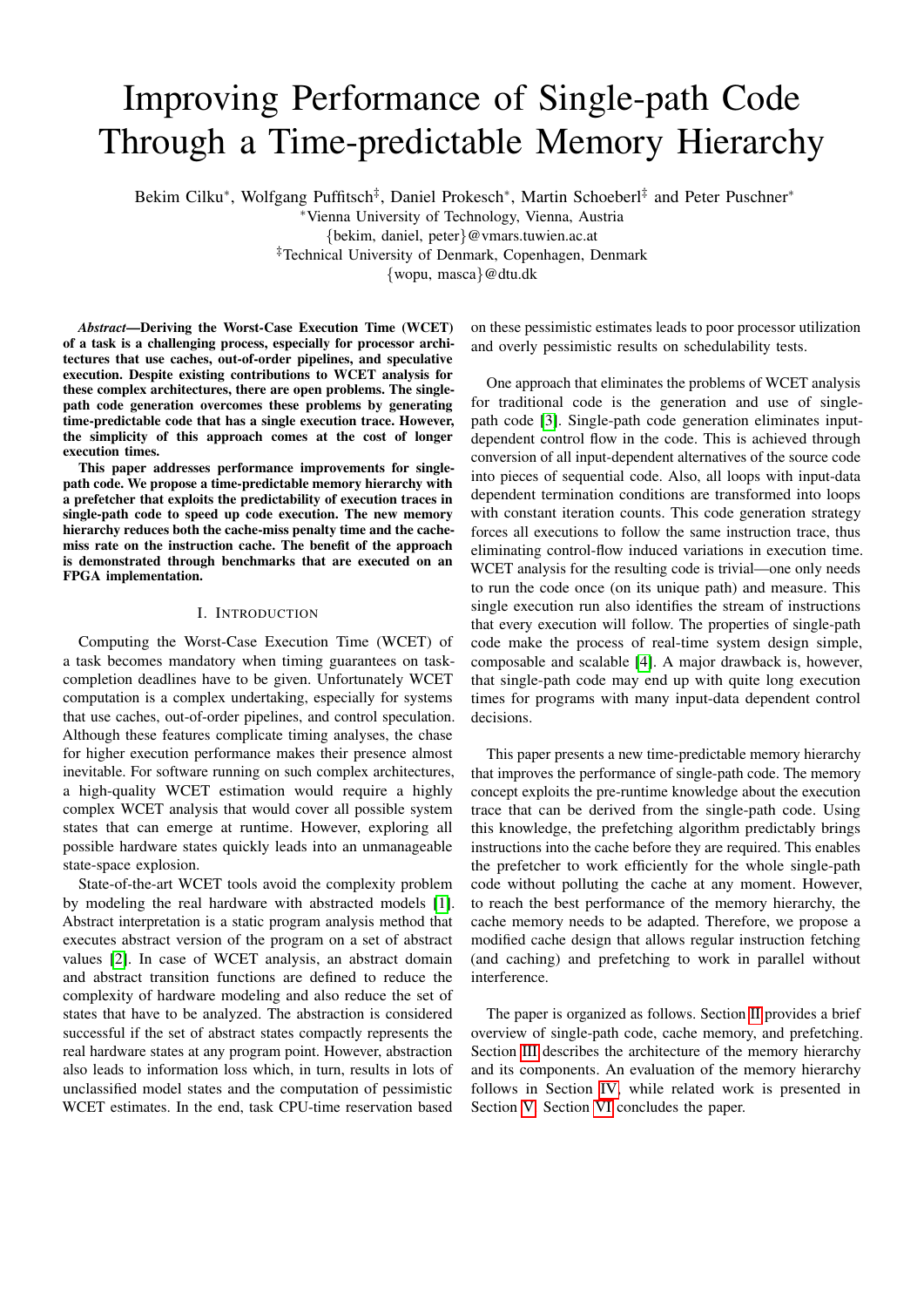#### II. BACKGROUND

## <span id="page-1-0"></span>*A. Single-path Paradigm*

The essence of single-path conversion is to eliminate the complexity of multi-path code analysis. The only hardware support required for this strategy is the provision of *predicated instructions*. Predicated instructions guard the processor-state modification with a predicate condition. At runtime, all predicated instructions are executed, but only those whose predicates evaluate to *true* change the hardware state. If a predicate evaluates to *false*, the instruction behaves like a NOP instruction and does not change the hardware state [\[5\]](#page-7-4). Figure [1](#page-1-1) illustrates with an example how predicated instructions are used for *if-else* conversion. The value of variable *x* is conditionally updated, depending on the evaluation of *cond*. Variant (*a*) illustrates conventional code with branch instructions, where only one of the instructions is executed. Variant (*b*) executes both instructions, but only one of them changes the state of *x*.

The generator for single-path conversion has already been implemented in a compiler back-end [\[6\]](#page-7-5). Without going into too much detail, we present the main rules of the single-path conversion in the following.

*1) Branch conversion:* Input-dependent branches of *if* or *case* semantics consist of two or more mutually exclusive alternatives, where, depending on the program inputs, one alternative is executed. The single-path conversion serializes all alternatives into sequential code, thus forcing the execution to pass all branches [\[3\]](#page-7-2). Thereby the values of predicates control which instructions change the computational state. In the conversion of nested alternatives, the predicates of the inner statements are formed by a conjunction of the predicates that lead to those statements [\[7\]](#page-7-6).

*2) Loop conversion:* Loops with input-dependent termination condition exit the loop dependent on the program inputs. The single-path approach transforms these loops to loops with constant iteration count, where each iteration has constant execution time [\[8\]](#page-7-7). To achieve this, the loop iteration count is set to a fixed maximum count and predicates, generated from exit condition of the old loop, are used to control the statements of the loop body. Hence, when the exit condition of the original loop becomes true, the new loop continues to iterate, but does not change the state anymore.

```
cond := \ldotsif (cond) goto L2
L1: x := x + 1goto L3
L2: x := x - 1L3: ...cond :=(!cond) x := x + 1\text{(cond)} \ x := x - 1. . .
                                       . . .
                                       . . .
```
(a) Update of *x* with branch instruction.

(b) Update of *x* with predicated instructions.

Fig. 1: Example of code with branch instruction and predicated instructions.

*3) Function conversion:* Function calls are unconditional, but the predicate of the call site is passed to the called function. For predicates evaluating to *false*, the function does not change the processor state, even though the whole function is executed. Hence, the function predicate forms the initial precondition for all statements of the function.

## *B. Understanding Cache Behavior*

Caches are small and fast memories that are used to improve the performance of the memory system based on the principle of locality [\[9\]](#page-7-8). Locality can be observed in the temporal and spatial behavior of the execution of code. Temporal locality means that code executed now is likely to be referenced again in the near future. This type of behavior is observed in program loops and functions when instructions that are already in the cache (from prior iterations or calls) are reused. Spatial locality means that instructions whose addresses are close by will tend to be referenced in temporal proximity. Caches exploit locality by storing only a copy of code fractions while the entire executable code is held in main memory.

As an application is executed over the time, the processor references the memory by sending memory addresses. Referenced instructions that are found in the cache are called *hits*, while those that are not in the cache are called *misses*. In case of a cache miss, the processor stalls until the instructions are fetched from main memory. The time needed to transfer instructions from the main memory into the cache is called *miss penalty*. The fraction of cache accesses that result in misses is called the *miss rate*. Cache memories can be organized as fully associative (memory blocks can be stored in any cache line), set associative (cache lines are grouped into sets), or direct mapped (memory blocks can be placed in only one cache line) [\[10\]](#page-7-9). The very first reference to a memory block always results in a cache miss, a so-called *compulsory miss*. For a fully-associative cache, when the cache is full, cached instructions must be evicted to create space for the incoming ones. If evicted instructions are referenced again, a *capacity miss* occurs. For set-associative and direct-mapped caches, a *conflict miss* occurs when more memory blocks than the associativity map to the same set, even though the cache is not full.

## *C. Instruction Prefetching*

Prefetching is considered an efficient strategy to mask the large latencies of memory accesses: instructions are loaded into the cache before they are needed [\[9\]](#page-7-8). Information that is fetched before it is referenced is called *prefetched*. Prefetching can be implemented in software or hardware. A software prefetcher initiates prefetching through explicit prefetch instructions. The challenge of software prefetching is the placement of the prefetch instructions to guarantee that prefetching happens at the right time. Hardware prefetching is initiated by hardware logic that monitors the processor accesses to the memory. In contrast to software prefetching, hardware prefetching has no code overhead, but often generates more unnecessary traffic than the software approach—hardware prefetching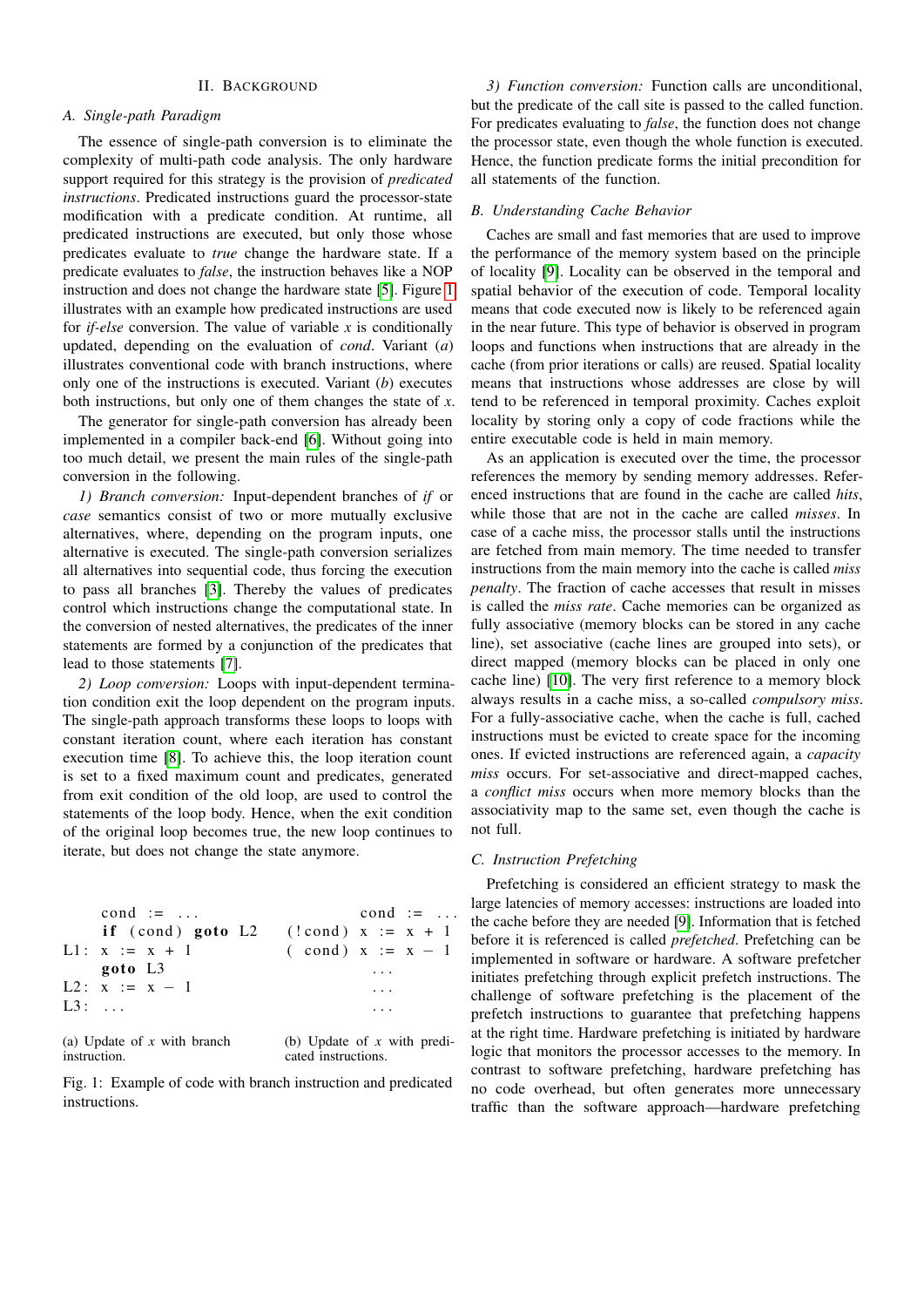speculates on future memory accesses without using compiletime information.

# *D. Patmos and the T-CREST Platform*

The proposed prefetcher is intended for time-predictable systems. Therefore, we decided to build upon a time-predictable processor architecture. We use the Patmos [\[11\]](#page-7-10) processor, which is part of the T-CREST platform [\[12\]](#page-7-11). T-CREST is a multiprocessor system developed especially for real-time systems. All components are built to be time-predictable and allow WCET analysis. A T-CREST platform consists of several processor cores that are connected to two networks-on-chip (NoC): (1) the Argo NoC and (2) the memory tree. The Argo NoC [\[13\]](#page-7-12) supports time-predictable message passing between processor local memories. For code and larger data structures, all processors are connected to shared DRAM memory through the Bluetree memory tree [\[14\]](#page-7-13) and the Predator memory controller [\[15\]](#page-7-14), or to a shared SRAM memory through a distributed memory arbiter [\[16\]](#page-7-15). a multiprocessor system developed specially to real-line and  $\frac{12}{3}$  and  $\frac{12}{3}$  and the mainly and the main sinus of the main sinus of the main sinus of the main sinus of the main sinus of the main sinus of the mai

Patmos is a dual-issue RISC processor with a simple 5-stage pipeline. Patmos is designed to avoid any timing anomaly. All instructions of Patmos can be predicated to support the single-path code paradigm. Furthermore, the execution time of an instruction is constant, independent of the predicate value. Patmos includes caches designed to simplify WCET analysis. Stack allocated data is cached in the so-called stack cache [\[17\]](#page-7-16). For instructions, the cache of Patmos is configurable to include either a method cache [\[18\]](#page-7-17) or a standard instruction cache. In this work, we use Patmos with a standard instruction cache.

Most of the T-CREST hardware is open-source under the industry-friendly simplified BSD license. The build instructions for the whole platform can be found at [https:](https://github.com/t-crest/patmos) [//github.com/t-crest/patmos](https://github.com/t-crest/patmos) and (in more detail) in the Patmos handbook [\[19\]](#page-7-18).

#### <span id="page-2-0"></span>III. MEMORY HIERARCHY FOR SINGLE-PATH CODE

In this section, we describe the instruction path of the new designed memory hierarchy with the time-predictable prefetcher. Figure [2](#page-2-1) shows a high-level architecture diagram of the instruction cache and the prefetcher as well as their interconnections to the CPU and main memory. Both components are designed to be time-predictable and allow efficient execution of single-path code.

#### *A. Architecture of the Instruction Cache*

The proposed instruction cache is a small dual-port on-chip memory that accepts and processes address references issued from both the processor for reads and the prefetcher for writes. Each reference that arrives at the cache is first compared with the entries of the tag table for a possible match. Depending on the source of the request, the cache performs one of two types of actions in case of a miss: (1) on a *processor cache miss*, the cache works like a conventional cache—it stalls the processor and forwards the processor request to the external main memory; (2) on a *prefetch cache miss*, the cache forwards

<span id="page-2-1"></span>

Fig. 2: Memory hierarchy architecture with prefetcher

without disturbing the operation of the processor. Distinguishing these two types of misses in the cache enables the prefetcher and the processor fetch stage to work in parallel, without interfering the execution. Thus, while the fetch stage accesses instructions that are already in the cache, the prefetcher initiates the prefetching of upcoming cache lines. Overlapping these two stages reduces both the *miss-penalty time* and therefore the overall execution time. Moreover, when the processor executes a loop that fits into the cache, the prefetcher continues to fill the rest of the cache with the upcoming cache lines. In this case, the memory hierarchy not only eliminates the miss penalty but also reduces the *cache-miss rate*, as the cache-loading of instructions is finished before the instructions will be referenced. Note however, that the number of cache misses that can be eliminated depends on the time the processor spends executing the loop and on the cache space that can be filled without evicting parts of the loop.

Both types of address references can be sent to the cache at the same time. If both result in a cache miss, then only one can be forwarded to the main memory. In that case, the cache gives priority to the request from the processor, i.e., it restricts the prefetcher to read the memory only when the bus is idle. The hardware mechanism for this arbitration is implemented by a cascade of two multiplexers (Mux 2 and Mux 3 in Figure [2\)](#page-2-1).

One has to make sure that the prefetcher does not evict the cache line that holds the currently executing instruction. To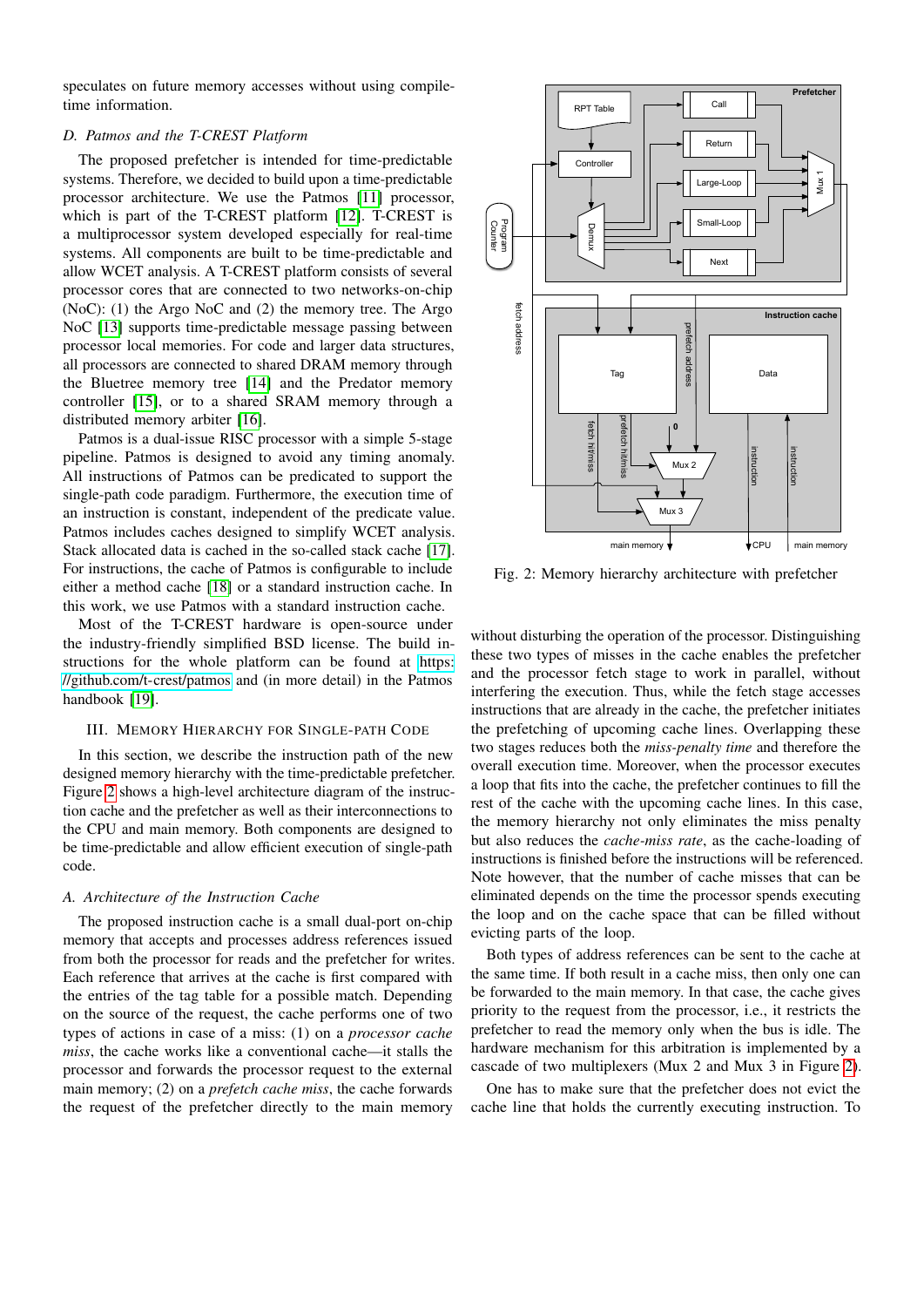this end, the cache line number of each prefetching request is compared with the line number of the currently executing instruction. In case of a match, the prefetch request is dropped.

## *B. Time-predictable Prefetching Scheme for Single-path Code*

For the sake of efficiency and time-predictability, the prefetcher combines both sequential and non-sequential prefetching. Simple, sequential prefetching is used whenever sequential fragments of code are executed. In sequential prefeching, the prefetcher pre-loads the cache lines sequentially, starting from the currently fetched cache line [\[20\]](#page-7-19).

When the processor jumps to a new location, the prefetcher applies non-sequential prefetching. Non-sequential prefetching is, in general, tricky due to the difficulty of predicting branch targets of dynamic control-flow instructions. Single-path code, however, has no dynamic control decisions, which makes it ideal for predictable prefetching. The clearly defined control flow of single path code enables the designer to use controlflow information extracted by a simple pre-runtime analysis to control the non-sequential operation of the prefetcher at runtime. Our prefetcher therefore uses control-flow information extracted before runtime to control both the target memory addresses and the triggering times of prefetch operations, thus making the whole prefetching scheme fully predictable for every cache line.

## *C. Architecture of the Prefetcher*

To keep the development of the prefetcher independent from the processor and compiler, and to avoid the overhead of executing additional instructions, we have decided to implement the prefetcher as a separate hardware unit. As shown in Figure [2,](#page-2-1) the prefetcher consists of the *Controller*, three non-sequential prefetch-components (*Call-prefetcher*, *Returnprefetcher*, *Large-loop-prefetcher*), the sequential prefetchcomponent (*Next-prefetcher*), the *Small-loop-prefetcher*, and the *Reference Prediction Table* (RPT).

The controller watches the stream of execution, to determine the prefetch-triggering times, and to select the appropriate prefetch component for the target address calculation. As the code executes, all address references issued by the program counter (PC) are monitored by the controller. Whenever the execution switches to a new cache line, the controller triggers the prefetcher and forwards the PC to the RPT to check for a possible match. If the search in the table yields a hit, which means that the upcoming cache line is non-sequential, the calculation of the target is performed by one of the nonsequential components of the prefetcher. In case of miss, the sequential component gets active.

Call-prefetcher, Return-prefetcher, and Large-loop-prefetcher form the non-sequential part of the prefetcher. Call-prefetcher is triggered when the prefetch target is a cache line of a function whose target address is stored in the RPT. This component has a small stack memory that holds the address of the caller. Thus, when the execution reaches the end of the function, the Returnprefetcher will use the return address from the stack. Using a stack eliminates the need to store function-return addresses

TABLE I: Reference Prediction Table

<span id="page-3-0"></span>

| Index | Trigger | Type       | Destination | Iteration | Next | Count          | Depth |
|-------|---------|------------|-------------|-----------|------|----------------|-------|
|       | 8310    | call       | 8305        | ۰         |      | $\blacksquare$ |       |
|       | 8350    | ret        |             | ۰         |      | ۰              |       |
|       | 8780    | big-loop   | 8205        |           |      | ۰              |       |
|       | 9215    | small-loop |             | ۰         |      |                |       |

in the RPT. Large-loop-prefetcher is triggered for loops that are larger than the cache. For such loops, the prefetecher will always prefetch the loop header, until the known number of iterations is reached. In case of nested loops, the prefetcher keeps the iteration number of outer loops in registers, in order to track if the loops are still alive.

The Next-prefetcher calculates the next consecutive target address by just incrementing the address of the current cache line. As compilers genarlly try to generate sequential code layouts and the single-path conversion does a lot of code serialization, this prefetch component is the most active one.

The last prefetch component, the Small-loop-prefetcher, utilizes the idle bus cycles when the processor is busy executing loops that are smaller than the cache size. In contrast to the other prefetch components, the Small-loop-prefetcher continues prefetching for more than one cache line. To optimize performance, the number of cache lines it prefetches is determined in the pre-runtime analysis (e.g., to avoid the eviction of cache lines that are part of the active loop) and stored in the RPT.

The RPT is a small table that holds code-related data to control the prefeching. The table has entries of eight columns that store the following information:

- Index: index of the table entry.
- Trigger: triggering address for the non-sequential prefetcher.
- Type: the type of prefetch component to work on the prefetch request.
- Destination: target address for non-sequential prefetching.
- Iteration: number of loop iterations.
- Next: next non-sequential entry.
- Count: number of cache lines to be prefetched when executing a small loop.
- Depth: loop-nesting level for nested loops.

Table [I](#page-3-0) shows an example of an RPT with all four possible types of entries. Because single-path code has a single execution trace, the entries of the RPT can be ordered in the same way they are executed. This eliminates the need to organize the RPT as a look-up table. Thus, whenever a PC reference needs to be compared, only one table entry has to be tested. The position of the current entry is kept in a register; the value of this pointer changes as the execution proceeds.

# *D. Generating the Reference Prediction Table*

The RPT generation is illustrated in Figure [3.](#page-4-1) The singlepath code generator of the Patmos compiler emits single-path code for selected *single-path entry* functions. That is, the entry functions themselves and the functions called within are produced to execute on a singleton execution path. In addition, each loop is generated with a single exit edge at the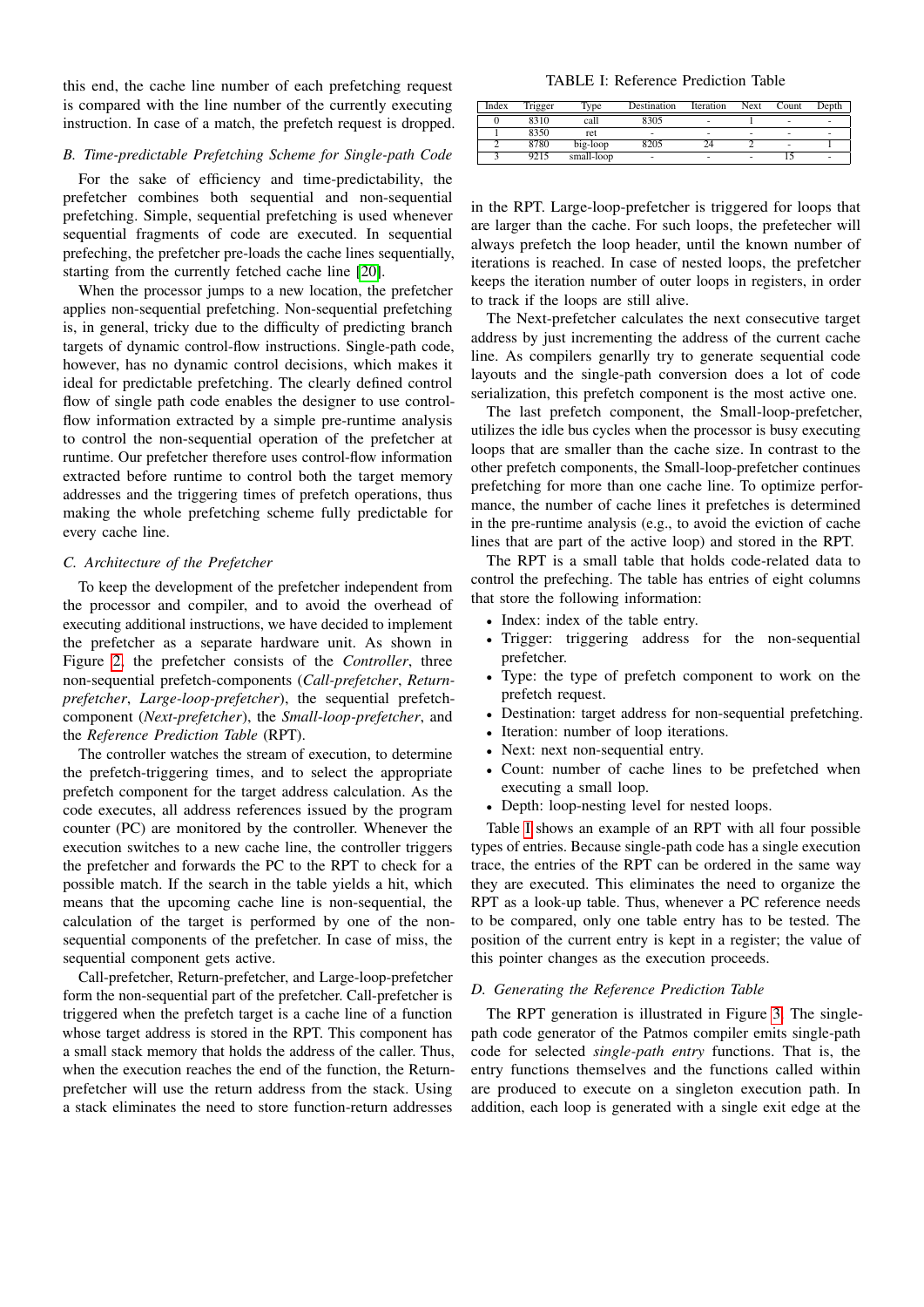<span id="page-4-1"></span>

Fig. 3: Work-flow for generation of the RPT.

end of the loop body. This setting minimizes the number of control flow changes and the number non-sequential memory accesses.

The RPT is created by analyzing the singleton execution trace of the single-path code. Thereby a trace of the program counter is recorded. We use our cycle-accurate simulator pasim, but a simple instruction set simulator or a debugging facility could be used for this purpose as well. The program trace is passed to the trace analyzer. The analyzer uses the information of the symbol table of the executable to map address ranges to the respective functions. It extracts a subtrace for an execution of a singlepath task and constructs a dynamic interprocedural control-flow graph, in which values of the program counter are represented as nodes and the transitions between machine instructions are represented as edges. Each edge is labeled with the global count for the transition. The analysis furthermore identifies transitions between functions, loop nests, and it computes the iteration count for each loop.

The RPT creator uses this information to select the points in the code that represent control-flow changes, i.e., backward branches to loop headers (at the end of the loop body), call sites, and returns from functions. As the RPT creator works on single-path code, there are no if-else constructs that would require treatment. By supplying a cache model, the table creator computes the trigger and destination values using the cache line size. Additional parameters, namely the cache size and the associativity are required for classification of loop-type entries as either large-loop or small-loop, including the count for the latter. RPT entries are grouped by function and sorted by trigger within each function.

#### IV. EVALUATION

<span id="page-4-0"></span>This section presents the results of the evaluation of the memory hierarchy. We implemented the memory hierarchy in hardware and then integrated it into the T-CREST platform. We synthesized the design and uploaded on an DE2-115 FPGA board with Cyclone EP4CE115 device. The hardware consisted of Patmos dual-issue processor, cache memory and main memory. The processor was configured as single-issue,

while the main memory was an SRAM with size of 2MB. For our experiment we used the Mälardalen WCET benchmarks [\[21\]](#page-7-20). We generated the code for the benchmarks with the single-path code generator of the Patmos compiler for the T-CREST platform, which is based on LLVM 3.4 [\[6\]](#page-7-5). Following the code generation, we analyzed the binary outputs and generated the RPT for each benchmark. The size of the RPT table for Mälardalen benchmarks ranged from 2 to 178 entries. In the experiments, we evaluated the whole set of Mälardalen benchmarks, except the fac, recursion, matmul and *st* benchmarks. The latter were excluded as our prototype tools do not handle recursion and calls to external libraries.

Figure [4](#page-5-1) presents normalized values of benchmark execution times to show the timing improvement that can be achieved when a memory hierarchy with the prefetcher is used. All benchmarks were run on two platforms that were identical, except for the prefetcher which was only used in one setup. On both cases the cache size was 4 KB. In the presence of the prefetcher, we observed run-time improvements ranging from less than 1% up to 16%. Note that all experiments show execution-time improvements. This is due to the pre-planning of the prefetching activities that prevents the prefetcher from generating cache pollution or useless memory traffic that could slow down the execution.

Even though the prefetcher guarantees improvement, the scale of improvement depends on the structure of the singlepath code, on the size of the cache, and on the configuration of the cache. Some benchmarks have small performance improvements (see Figure [4\)](#page-5-1). For those benchmarks, the rate of data-cache misses is much higher than the miss rate of the instruction cache.

To illustrate this, Figure [5](#page-5-2) compares the execution times of a binary search algorithm for arrays of different size. The algorithm was executed with four different on-chip memory configurations with the same size of 4 KB. The first configuration uses instruction and data caches only. The second configuration additionally includes our time-predictable prefetcher. The third configuration uses an instruction cache and a data scratchpad instead of the data cache. The last configuration includes the instruction prefetcher, an instruction cache, and a data scratchpad. For the last two configurations, all required data were loaded into the scratchpad before the experimental execution was started. The result shows that as the number of elements in the array increases, the improvement gap between configurations with data cache and scratchpad also increases.

Figure [6](#page-6-1) presents the influence of the cache size on the execution time in the presence of our prefetcher. We selected benchmarks for which the effect of changing the cache size could be observed. We used caches sizes of 1, 2, 4, 16 and 32 KB, both in direct-mapped or two-way associative configuration with LRU replacement and cache line sizes of 16 or 32 bytes. The results show that the prefetcher is most effective if the size of the code is larger than the size of cache improvements can reach 17% for *cover* benchmark. Once the cache becomes larger than the code size, the prefetcher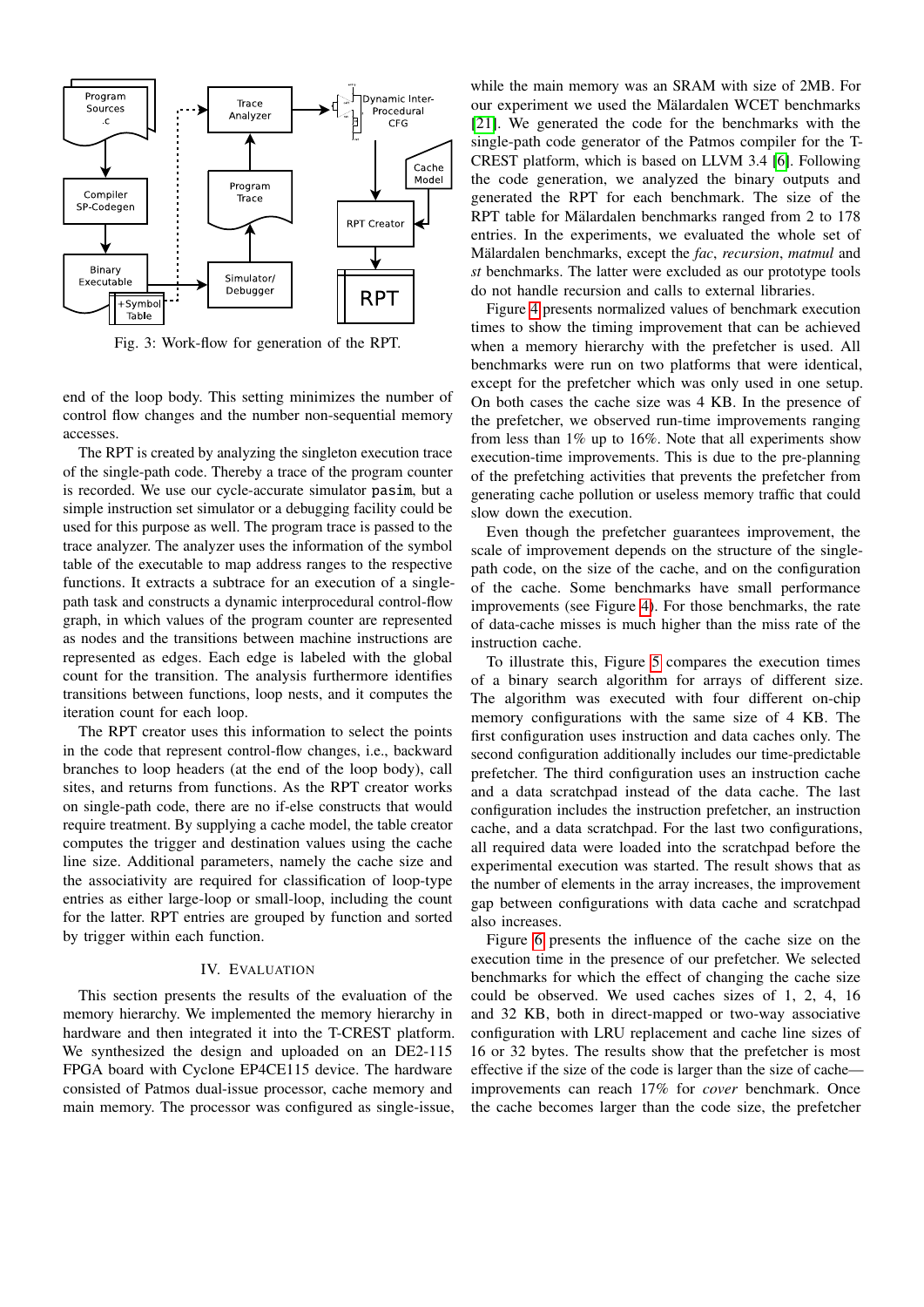<span id="page-5-1"></span>

Fig. 4: Execution time improvement for Mälardalen benchmarks

<span id="page-5-2"></span>

Fig. 5: Binary search algorithm for different memory configurations (I\$: instruction cache, D\$: data cache, PR: prefetcher, DSP: data scratchpad)

is effective only on compulsory misses and the impact on execution-time improvement gets very small. However, realistic applications will always be larger than the instruction cache. Otherwise, the program could simply be loaded into an on-chip memory.

From the evaluations we can conclude that the prefetcher always improves the execution time of single-path code. The magnitude of the improvements, however, depends on the structure of the code, the cache size, and the size of the code.

# V. RELATED WORK

<span id="page-5-0"></span>In general, research on time-predictability of the memory hierarchies can be observed to follow two directions. On one side, there is ongoing research on building analysis tools for analyzing the timing behavior of conventional memory architectures [\[22\]](#page-7-21). On the other side, we see the development of new techniques of using memory hierarchies in a predicable way to simplify the analysis. Here we limit the scope to

techniques that improve the timing predictability of on-chip memories.

Cache locking loads memory contents into cache the and locks it to ensure that it will remain unchanged afterward. The benefit of such an approach is that all accesses to the locked cache lines will always result into cache hits. The cache content can be locked entirely [\[23\]](#page-7-22), [\[24\]](#page-7-23) or partially for the whole system lifetime (static cache locking) or it can be changed at runtime (dynamic cache locking) [\[25\]](#page-7-24), [\[26\]](#page-7-25). Although cache locking increases predictability, it reduces performance by restricting the temporal locality of the cache to a set of locked cache lines.

Scratchpads present another alternative for on-chip memory [\[27\]](#page-7-26). Their content is managed through software, which makes them predictable concerning the access time. They are also smaller and consume less energy than caches of the same size. Scratchpads are used in the PRET and MERASA processors where they replace the cache [\[28\]](#page-7-27), [\[29\]](#page-7-28). The disadvantage of using a scratchpad is the overhead due to code allocation and the necessity to correct the execution flow with additional controlflow instructions as code parts are dislocated into different memory address spaces.

The method cache is another alternative for replacing the conventional cache. It was first proposed by Schoeberl in [\[30\]](#page-7-29) for Java programs and later extended for functions and procedures of procedural languages [\[18\]](#page-7-17). In contrast to a conventional cache, the method cache uses a granularity of a method, thus guaranteeing that except for method calls and returns all memory accesses will result in cache hits. However, the strategy generates large overheads for cases when the whole method is loaded into the cache, but only a small part of it is executed.

Lee et al. [\[31\]](#page-7-30) suggest a dual-mode instruction prefetch scheme as an alternative to using an instruction cache. The idea is to improve the WCET by associating a thread to each instruction block that is part of the WCET. Threads are generated by the compiler and remain static during the task execution. Such a solution provides good performance only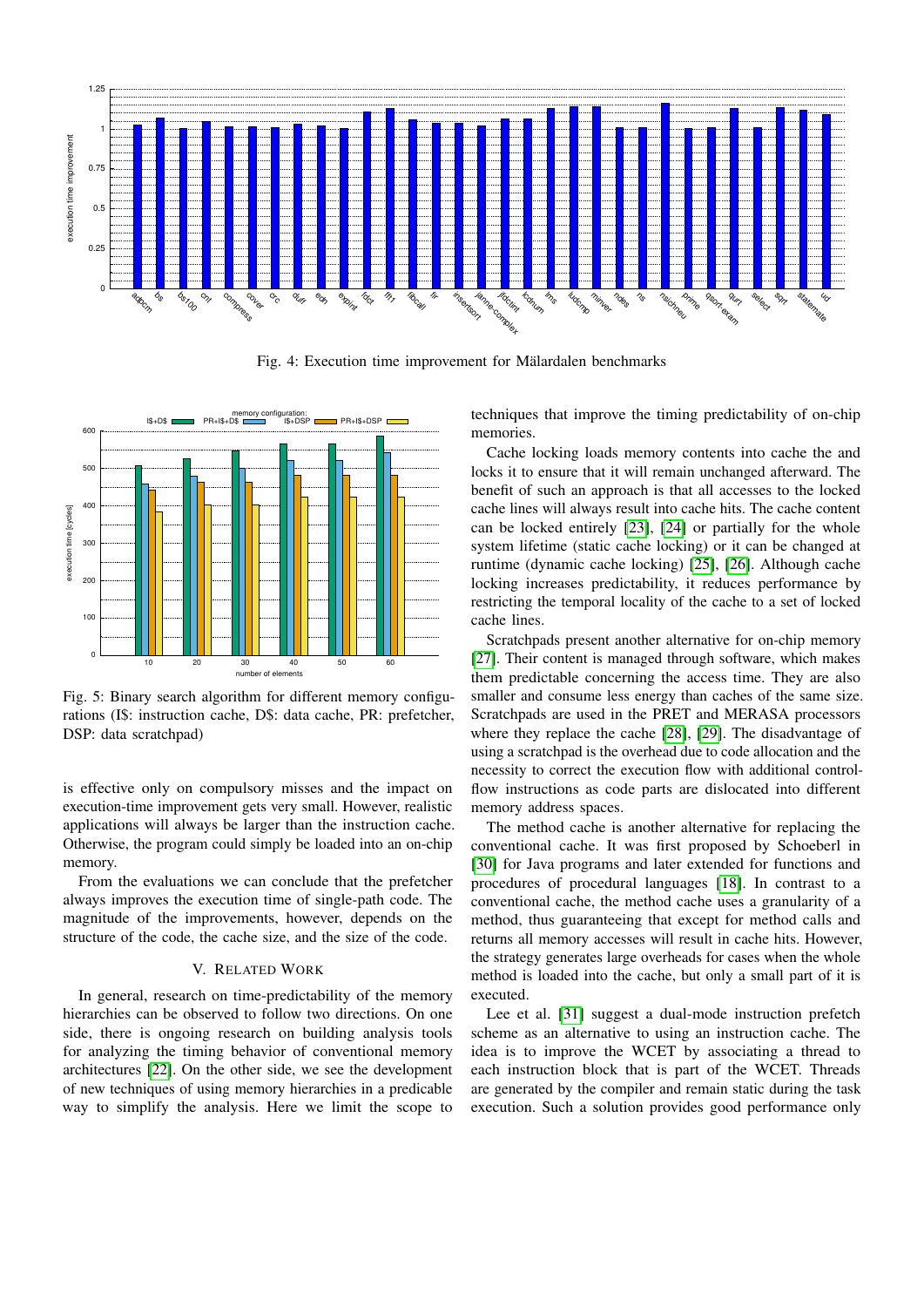<span id="page-6-1"></span>

(a) direct-mapped cache with line size of 16 bytes



(c) direct-mapped cache with line size of 32 bytes



(b) 2-way set associative cache with line size of 16 bytes



(d) 2-way set associative cache with line size of 32 bytes

Fig. 6: Cache size impact on prefetch efficiency

when the block execution times are longer than the prefetching time.

Kou et al. [\[32\]](#page-7-31) propose TickPAD, a predictable memory for synchronous languages. This memory system consists of four components where each one is used to load the local memory based on the upcoming memory access pattern. However, having fully associative storage for the reference table makes this solution very expensive. Also, stalling the execution until the whole loop is fetched into the associative loop memory degrades system performance.

Garside and Aidsley [\[14\]](#page-7-13) have implemented a stream prefetcher located between a memory NoC and shared main memory. Such a position enables the prefetcher to listen to the address references of all cores and to provide service for all of them. Even though the prefetcher improves the performance and is part of a time-predictable platform, the only guarantee that can be given is that the presence of prefetcher does not affect the WCET negatively.

#### VI. CONCLUSION

<span id="page-6-0"></span>To overcome the problem of long execution times of single-path code, we have proposed a new memory hierarchy organization. This memory architecture reduces the cache-miss penalty time and the cache-miss rate by prefetching instructions into the cache before they are required for execution. The key idea of the proposed approach is to use the fully predictable execution behavior of single-path code to execute full control on the operation of the prefetcher both in the time domain determining when a prefetch is initiated—and value domain determining from which addresses instructions are prefetched.

The proposed modification of the cache enables both fetching and prefetching to be performed in parallel. The solution allows the prefetcher to prefetch every cache line of the code, which maximizes the efficiency of the prefetcher by utilizing every idle cycle of the bus. The design of the prefetcher guarantees that for code of any structure, the presence of the prefetcher will